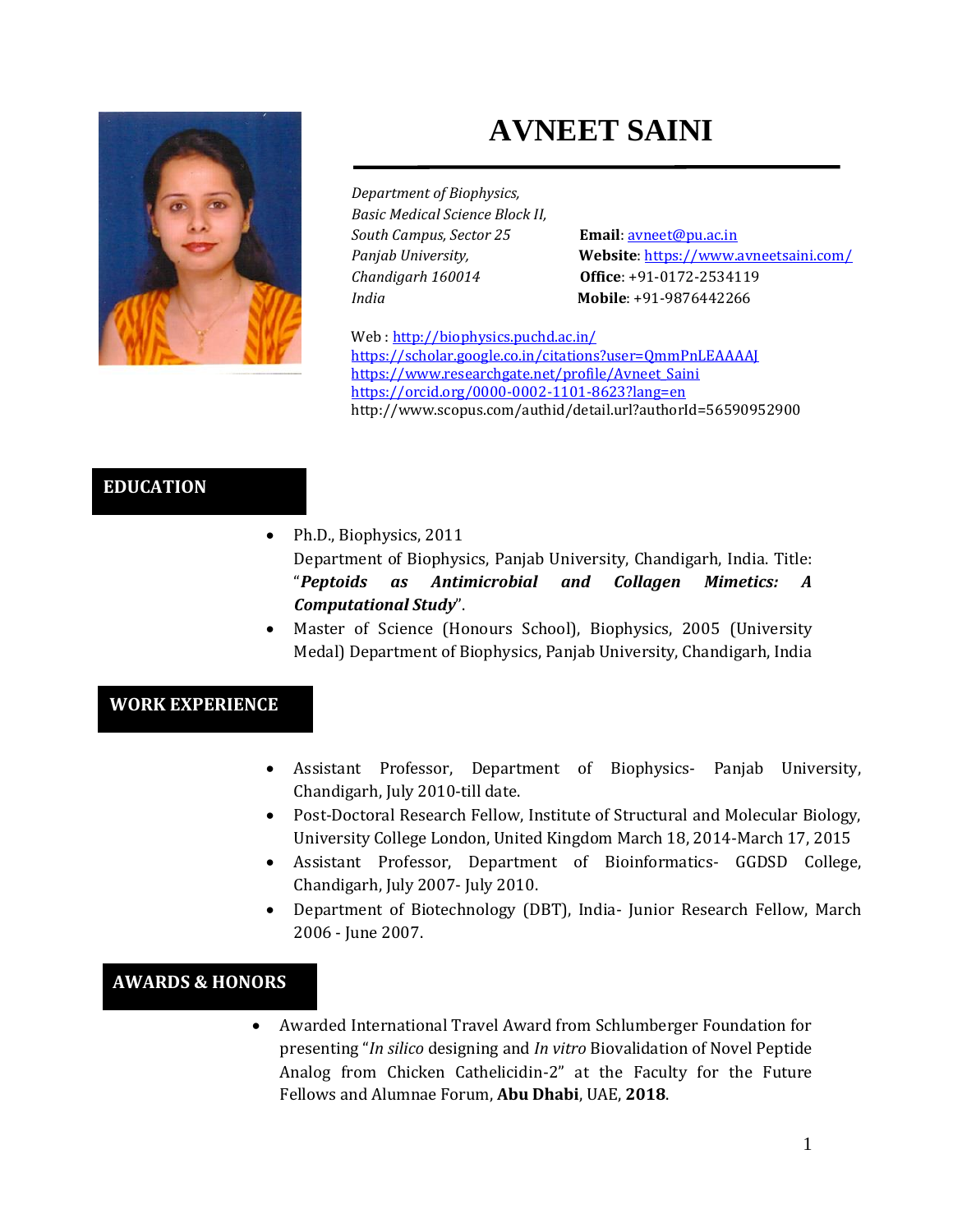- Awarded the prestigious 'Faculty for the Future International Fellowship' of USD 40,000 by the Schlumberger Foundation for the year **2013-14** to carry out Post-doctoral research work at University College London, United Kingdom.
- International Travel Award from Panjab University to participate in the "RSC" Macrocyclic and Supramolecular Chemistry Meeting (MASC11)", held at the University of Bath, Bath- **United Kingdom** from December 19th – 20th Dec' **2011**
- International Travel Award from Department of Biotechnology, Government of India for participating in the 6th Asian Biophysics Association Symposium, **Hong Kong**, January **2009**.
- *University Medal* for standing first in M. Sc. (Hons. School) Biophysics, Panjab University.
- *University Medal* for standing first in B. Sc. (Hons. School) Biophysics, Panjab University.
- *Certificate of Merit* for outstanding academic performance & being among the top 0.1% of successful candidates in Mathematics, of All India Secondary School Examination.
- *Awarded National Scholarships thrice* for maintaining excellent academic record in secondary school examination, B. Sc. (Hons. School) and M. Sc. (Hons. School) in 1997, 2003 & 2004 respectively.

# **ACADEMIC POSITIONS**

- **Warden**, Working Women Hostel, Panjab University, Chandigarh July **2018** till date
- **Coordinator**, Choice Based Credit System, Basic Medical Sciences, Panjab University, Chandigarh **2016-till date**.
- **Member Organizing Committee**, National Conference on "Role of Biophysics in Academia and Industry", Panjab University Chandigarh **2017**, 12-13 October
- Member Venue and Stage Committee, 10<sup>th</sup> Chandigarh Science Congress 2016 Panjab University, Chandigarh **29-2-2016 to 2-03-2016**.
- **Organizing Committee Member**, National Seminar on "Biophysical Techniques in Drug Design and Disease", Panjab University Chandigarh **2016,**  30th January.
- **Member of Executive Council** of Panjab University Teachers' Association (PUTA), Chandigarh **2015- 2016**.
- **Time Table Incharge**, Department of Biophysics, Panjab University, Chandigarh July **2015- till date**
- **President, Biophysical Society**, Department of Biophysics, Panjab University, Chandigarh **2011**.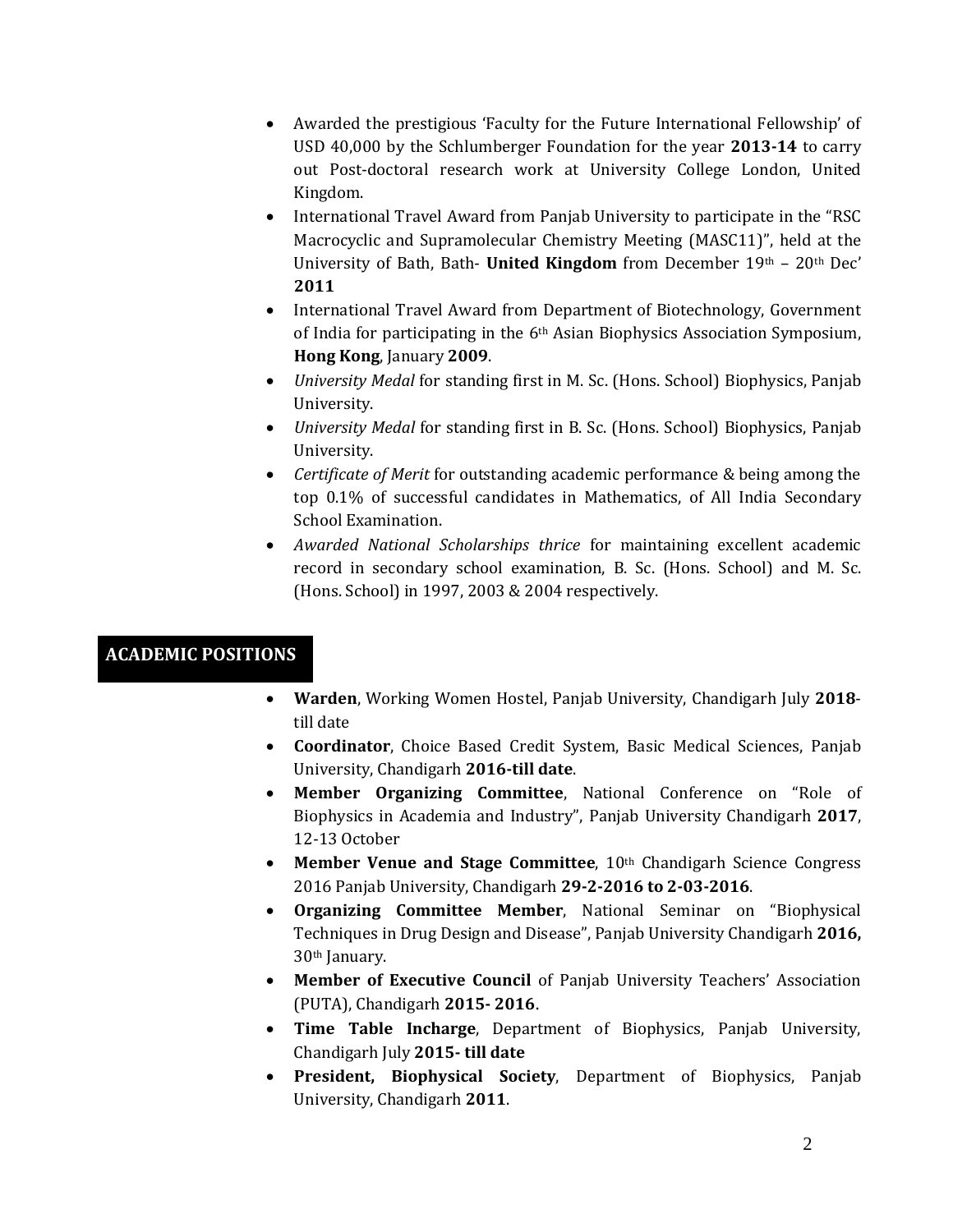- **Placement Officer**, Department of Biophysics, Panjab University, Chandigarh **2010-Nov 2018**.
- Member of Academic Committee, Technical Committee and Administrative Committee of the Department of Biophysics, Panjab University, Chandigarh.

#### **RESEARCH INTERESTS**

The underlying theme of our research is Design and Structural Characterization of novel peptides/peptidomimetics to solve the challenges posed by the existing molecules, and the use of a range of Computational Biology, Molecular Biophysics and Biophysical Chemistry Techniques to analyze these macromolecules and their interactions with the target.

We have also extended our research in the field of Bioconjugates. The modification of graphene with active peptides extends the potential applications of graphene materials in various fields. The bound bioconjugate could improve the biocompatibility and bio-recognition ability of graphenebased nano-composites, and hence, greatly enhance their biosensing performances on both selectivity and sensitivity.

Many of our projects are directed towards biological problems of therapeutic and diagnostic relevance, and we have an extensive network of interdisciplinary collaborations, within Panjab University, at other institutions, and with industry.

## **RESEARCH PROJECTS**

- Studies on the consequences and prevention of the intra cellular amyloid Baggregation and cognitive decline in progression of Alzheimer's disease. Department of Science & Technology-Cognitive Science Research Initiative (2019).
- Design and Development of Novel Peptides/Peptoids against selected pathogens. Defense Research and Development Organization (DRDO) (2017). Rs 59, 52, 876/-.
- Design and Bio validation of novel antimicrobial peptides. UGC-BSR (2016).

## **RESEARCH PUBLICATIONS**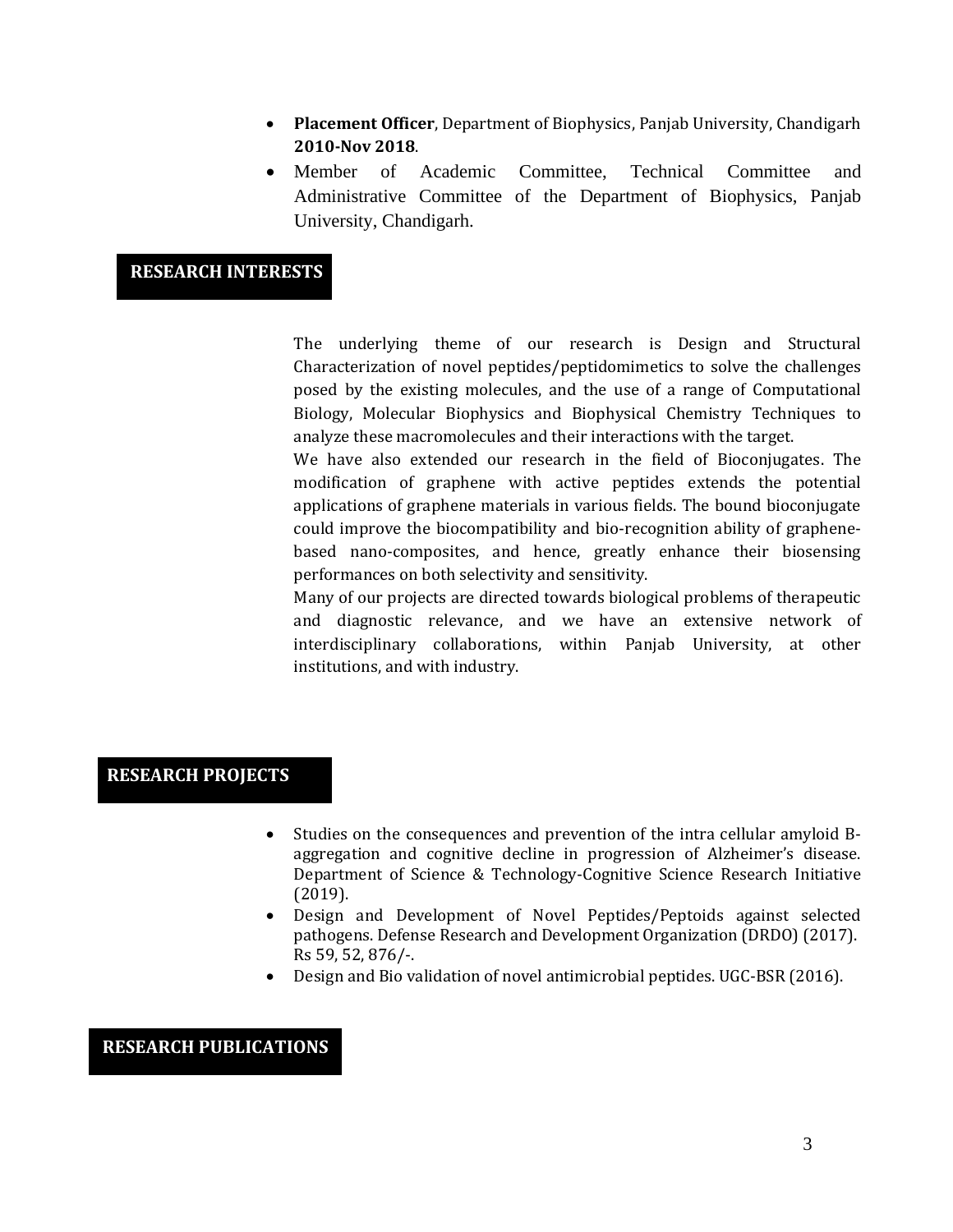- Joshi S, Siddiqui R, Sharma P, Kumar R, Verma R, **Saini A**. Green synthesis of peptide functionalized reduced graphene oxide (rGO) nano bioconjugate with enhanced antibacterial activity. **Scientific Reports**. 2020;10:9441. DOI: 10.1038/s41598-020-66230-3.
- Sharma S, Saini R, Sharma P, **Saini A**, Nehru B. Maintenance of Amyloid-beta Homeostasis by Carbenoxolone Post Aβ-42 Oligomer Injection in Rat Brain. **Neuroscience**. 2020;431:86-102. DOI: 10.1016/j.neuroscience.2020.02.004.
- Joshi S, Sharma P, Siddiqui R, Kaushal K, Sharma S, Verma G, Saini A. A review on peptide functionalized graphene derivatives as nanotools for biosensing. **Microchimica Acta**. 2020;187(1):27. DOI: 10.1007/s00604-019- 3989-1.
- Ankush Parmar, Panchali Barman, Gurpreet Kaur, **Avneet Saini**, Shweta Sharma. Biogenic Synthesis of Carbon-Based Micro Composites from Mushroom (Asparagus Disporus). **Material Today: Proceedings.** 2020;21:1862-7. DOI: 10.1016/j.matpr.2020.01.242.
- Sheetal Sharma, Neha Sharma, **Avneet Saini**, Bimla Nehru, Carbenox olone Reverses the Amyloid Beta 1-42 Oligomer-Induced Oxidative Damage and Anxiety-Related Behavior in Rats. **[Neurotoxicity Research.](https://www.ncbi.nlm.nih.gov/pubmed/30402773)** 2019;35(3):654-667. DOI: 10.1007/s12640-018-9975-2.
- Divya Goyal, **Avneet Saini**, G. S. S. Saini and Rajesh Kumar. Green synthesis of anisotropic gold nanoparticles using cinnamon with superior antibacterial activity. **Materials Research Express.** 2019;6(7):075043. DOI: 10.1088/2053-1591/ab15a6.
- Sheetal Sharma, Bimla Nehru, **Avneet Saini**. Inhibition of Alzheimer's amyloidbeta aggregation in-vitro by carbenoxolone: Insights into mechanism of action. **Neurochemistry International.** 2017;108:481-493. DOI: 10.1016/j.neuint.2017.06.011.
- Sheetal Sharma, Sonia Verma, Monika Kapoor, **Avneet Saini**, Bimla Nehru. Alzheimer's disease like pathology induced six weeks after aggregated amyloidbeta injection in rats: increased oxidative stress and impaired long-term memory with anxiety-like behavior*.* **Neurological Research** 07/**2016**; DOI: 10.1080/01616412.2016.120933
- **Saini A.** Structural Modeling and Conformational Analysis of Aromatic Polypeptoid Models confined to different environmental conditions. **International Journal of Computer Applications. 2016**;143(7):46-56. DOI:10.5120/ijca2016910265
- **Saini A,** Sharma S, Jaswal RR. Non-covalent interactions guide the structural plasticity of Desmin Tubulin binding peptides: A Molecular Mechanics and Molecular Dynamics Study. **International Journal of Peptide Research and Therapeutics 2015** DOI: 10.1007/s10989-015-9474-8.
- Nandel FS, Jaswal RR, **Saini A**, Nandel V, Shafique M. Construction and conformational behavior of peptoids with *cis*-amide bond geometry: design of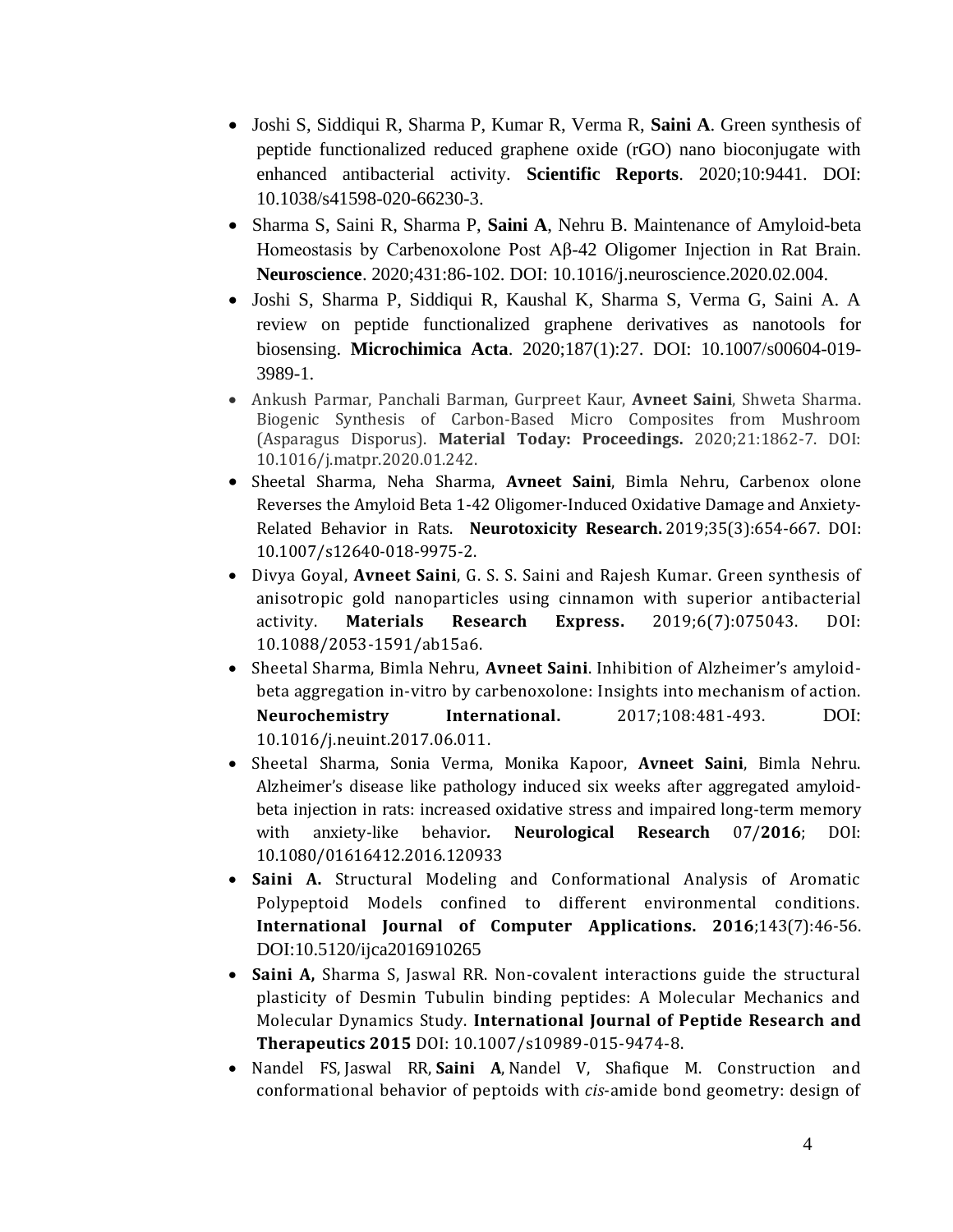a peptoid with alternate φ, ψ values of *inverse* PP-II/PP-II and PP-I structures. **Journal of Molecular Modeling. 2014**;20:2429.

- **Saini A**, Jaswal RR, Negi R, Nandel FS. Insights on the structural characteristics of Vim-TBS (58-81) peptide for future applications as a cell penetrating peptide. **BioScience Trends. 2013**;7:209-220. DOI: 10.5582/bst.2013.v7.5.209.
- **Saini A**, Bansal R. Insights on the Structural Characteristics of NDM I: The Journey so far. **Advances in Biological Chemistry. 2012**;3:323-334. DOI: [10.4236/abc.2012.24040](http://dx.doi.org/10.4236/abc.2012.24040).
- Nandel FS and **Saini A**. Peptoids with aliphatic sidechains as helical structures without hydrogen bonds and collagen/ *inverse*-collagen type structures. **Journal of Biophysical Chemistry. 2011**;2:37-48. DOI:10.4236/jbpc.2011.21006.
- Nandel FS and **Saini A**. Conformational Study of Short peptoid models for future applications as potent antimicrobial compounds. **Macromolecular Theory and Simulations. 2007**;16:295-303. DOI: 10.1002/mats.200600080
- Nandel FS and **Saini A**. Construction and Design of Single Strand Collagen like Structure. **Indian Journal of Biochemistry and Biophysics. 2007**;44:106-113.

## **BOOK CHAPTERS**

- Jaswal RR, Kaushal K, Joshi S, Sharma P, Sharma S, Preet S, **Saini A**. Exploring the Potential of peptides and peptidomimetics in Biosensing. In Strategies to Overcome Superbug Invasions: Emerging Research and Opportunities. IGI Global (**2019**). ISBN10:1799803074, ISBN13:9781799803072
- Tripathi R, Sharma P, **Saini A**, Verma G. Self-healed Materials from Elastomeric Composites: Concepts, Strategies and Developments. In Smart Polymer Nanocomposites (**2017**) Pg 219-242. Springer International Publishing. Print ISBN: 978-3-319-50423-0, Electronic ISBN: 978-3-319-50424-7.
- **Saini A** and Verma G. "Peptoids: Tomorrow's Therapeutics". In Nanostructures for Novel Therapy: Synthesis, Characterization and Applications. (**2017**). Chapter 10, Pg 251-280. Elsevier Publications. ISBN: 978-0-323-46142-9.

# **Ph.D. GUIDANCE**

#### **PhD Students**

- Jyoti, Enrolled 2019
- Panchali Barman, Enrolled 2019
- Sandeep Saini, Enrolled 2018
- Shubhi Joshi, Enrolled 2017
- Pratibha Sharma, Enrolled 2016
- Sheetal Sharma, (2012-2017)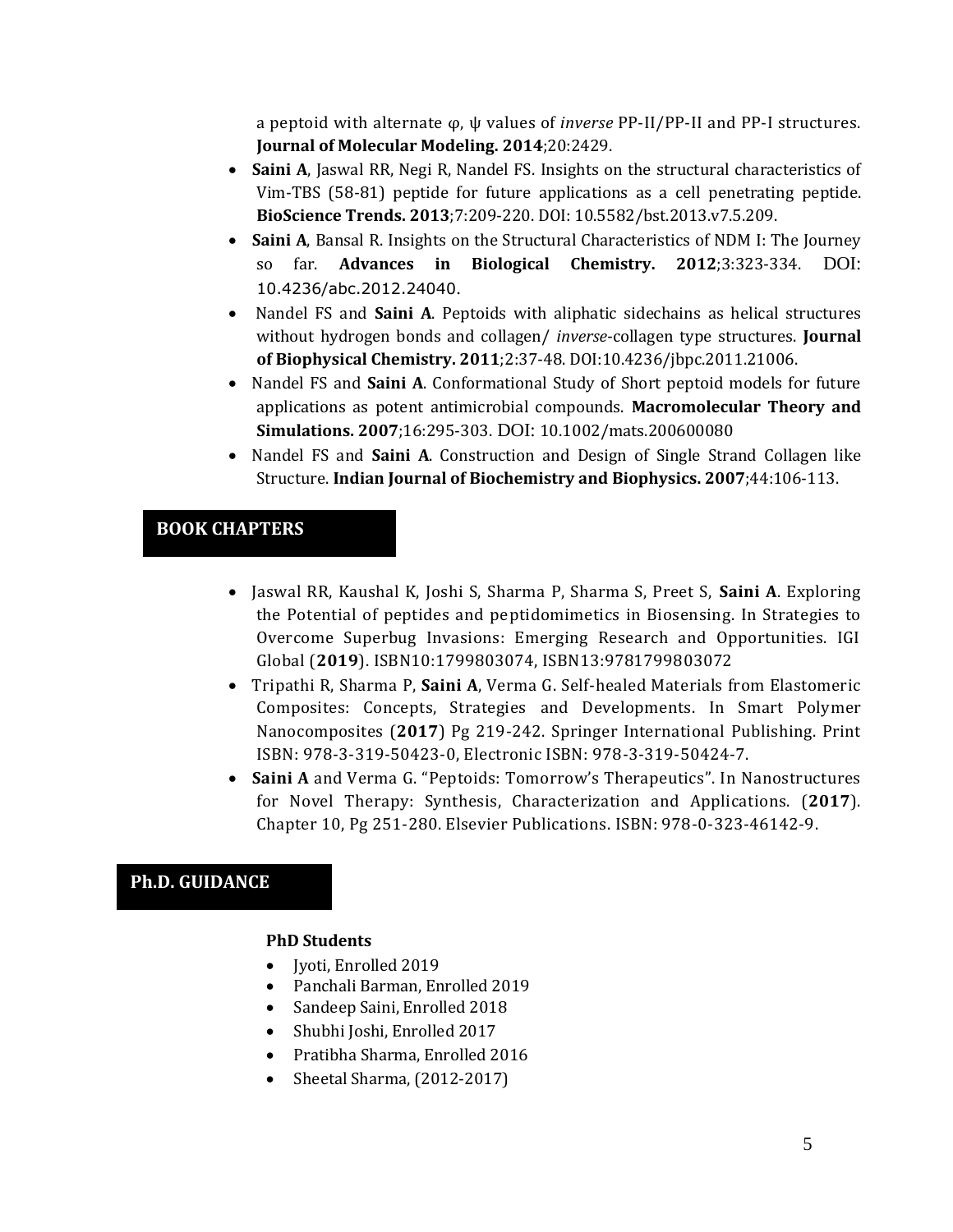#### **M.Sc. Students**

- Ruby Siddiqui, 2018-2019. Synthesis and Characterization of Reduced Graphene Oxide and its Peptide Conjugate: A Versatile Tool with Improved Antibacterial Efficacy
- Puneet Kaur, 2017-18. Comparative Pharmacophore Modeling of Tubulin Binding Drugs: A Study Based on Virtual Screening, Molecular Docking and MD Simulations.
- Aindrilla Chatterjee, 2016-17. Solvent Effects on the Secondary Structure of an Antimicrobial Peptide Derived from Chicken Cathelicidin-2: Structural Insights from In-Silico Studies.
- Aakarshan Datta, 2016-17. Molecular Simulations to study the Effect of Temperature on the Conformation and Interactions of Chicken Cathelicidin-2 Derived Peptide.
- Reetika Sahore, 2015-2016. Identification of Novel Tubulin Inhibitors: A Virtual Screening, Molecular Docking and Molecular Dynamics Study
- Sukriti Sharma, 2012-2013. Conformational Studies of Tubulin Binding peptides derived From the Intermediate Filament Protein Desmin.
- Riteshwari Negi, 2011-2012. Conformational Analysis of Vimentin-Tubulin Binding Site Peptide for Its Putative Cell Penetrating Properties.
- Rohit Bansal, 2011-2012. In silico Analysis of the Active Site Loop Regions of New Delhi Metallo-β-Lactamase.
- Tapish Malik, 2011-2012. Structural Characteristics of Tubulin Binding Site Peptides: A Computational Study.

# **FACULTY DEVELOPMENT COURSES**

- Attended the Short Term Course on Environmental Awareness at UGC-Human Resource Development Centre, Panjab University, Chandigarh. 18 Jan 19 to 24 Jan 2019.
- Attended the Short Term Course in Research Methodology at UGC-Human Resource Development Centre, Panjab University, Chandigarh. 25 Sep 2018 to 1 Oct 2018.
- Attended the UGC Sponsored Refresher Course in Research Methodology (Interdisciplinary) Panjab University, Chandigarh. 1 Sep 2015 to 21 Sep 2015.
- Attended the Refresher Course on 'Research Methodology in Science' organized by the Department of Biochemistry and Academic Staff College, Panjab University Chandigarh. 23 Nov-13 Dec 2012.
- Participated in the 93<sup>rd</sup> Orientation Course organized by ASC, Panjab University from 22 Feb 2012 to 20 March 2012.

# **INVITED TALKS**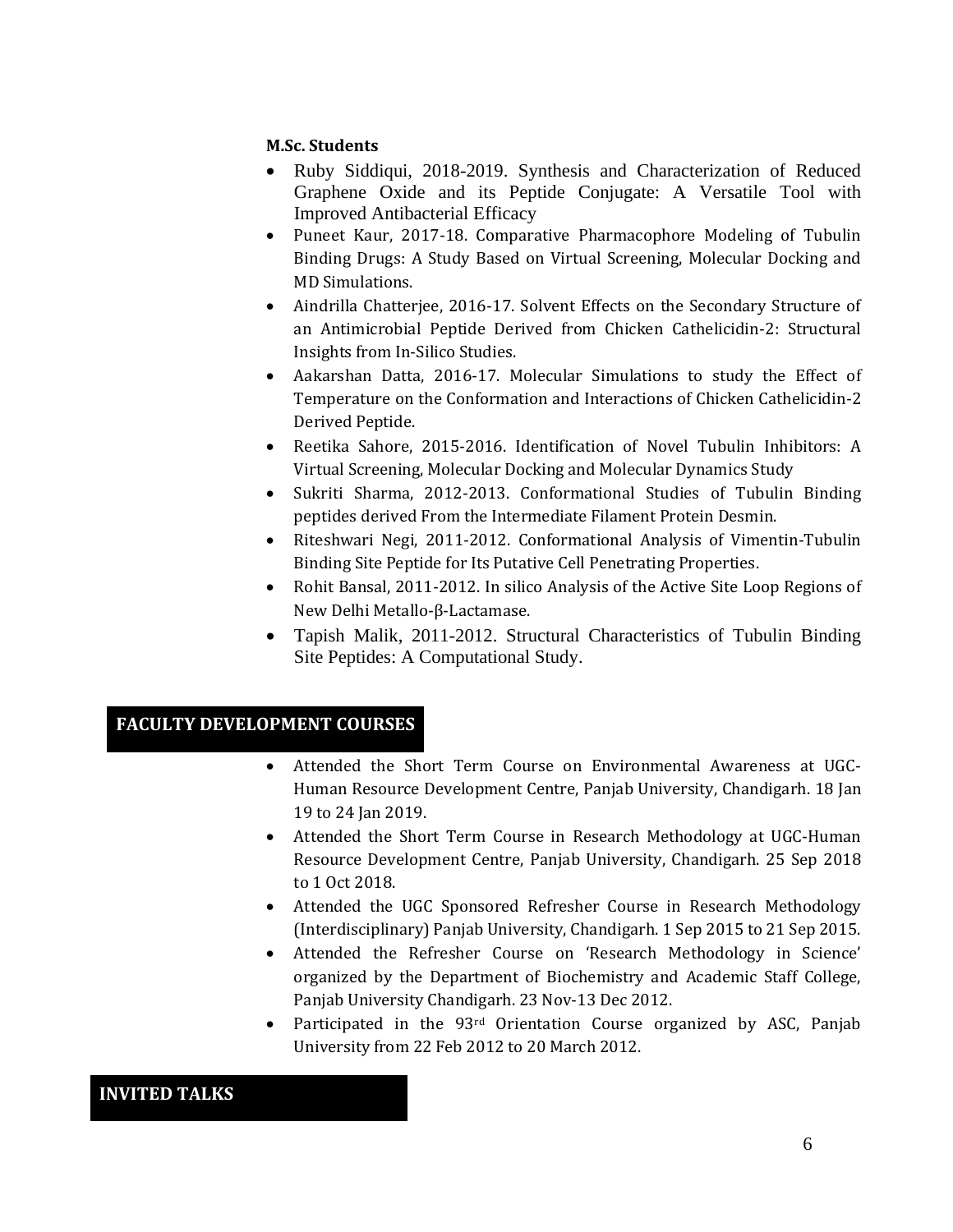- Resource Person on National Science day; 28.02.2019 at Amar Shaheed Baba Ajit Singh Jujhar Singh Memorial College, Bela, Ropar, Punjab. Delivered a talk on the National Theme "Science for the people and people for the Science".
- Invited as Resource Person at D.A.V. College Jalandhar on 15.02. 2010 to deliver an expert talk on "Bioinformatics, Molecular Modelling and Drug Designing".

## **CONFERENCES AND WORKSHOPS**

- Attended and **Presented** my work "Novel Antimicrobial Peptides: Designing to Expansion as Bioconjugates with Graphene-based Nanomaterials" at ICONICA 2020 A Global Summit on Next-Gen Paradigms in Health Care held at Panjab University, Chandigarh. 12-14 February, **2020** (*Oral Presentation*).
- Attended International Workshop Scheme for Promotion of Academic and Research Collaboration (SPARC) at Panjab University, Chandigarh. 31 October **2019.**
- Participated in Microcon Punjab Startup Fest 2019 and International conference on Microbial Biotechnology held at Panjab University, Chandigarh. March 6-8, **2019**.
- Invited to **Present** my Work "*In silico* designing and *In vitro* Biovalidation of Novel Peptide Analog fom Chicken Cathelicidin-2" at the Faculty for the Future Fellows and Alumnae Forum, **Abu Dhabi**, UAE 18 -21 Nov, **2018.**
- Participated in the Global Initiative for Academic Networks Workshop Course on Genome Informatics held at UIET, Panjab University, Chandigarh. October 3-8, **2018**.
- Attended and **Presented** my work "Identification of Novel Tubulin Inhibitors: A Virtual Screening, Molecular Docking and Molecular Dynamics Study" in the Annual Symposium of the Indian Biophysical Society (IBS **2017**) held at IISER Mohali, India during March 23-25, **2017**.
- Symposium **Invited Speaker** at the XXXIII Annual Conference of the Indian Academy of Neuroscience. "Neuroscience Research from Mechanisms to Applications" 2015, 31Oct-2 Nov, **2015**.
- National Biophysics Symposium on 'Recent Perspectives in Biophysics' Organized by the Department of Biophysics, PGIMER, Chandigarh. May 11, **2013**.
- National Symposium on ""Recent Trends in Cancer Research" organized by the Department of Biophysics, Panjab University Chandigarh. March **2013**.
- Participated in the Workshop on 'Hands on training in Patent Searching', organized by CIPP, Panjab University Chandigarh. 23rd Feb **2013**.
- **Invited for Poster Presentation**: Conformational Characterization of Peptoids using QM and MD Approaches, Avneet Saini, F.S. Nandel; 2011 RSC